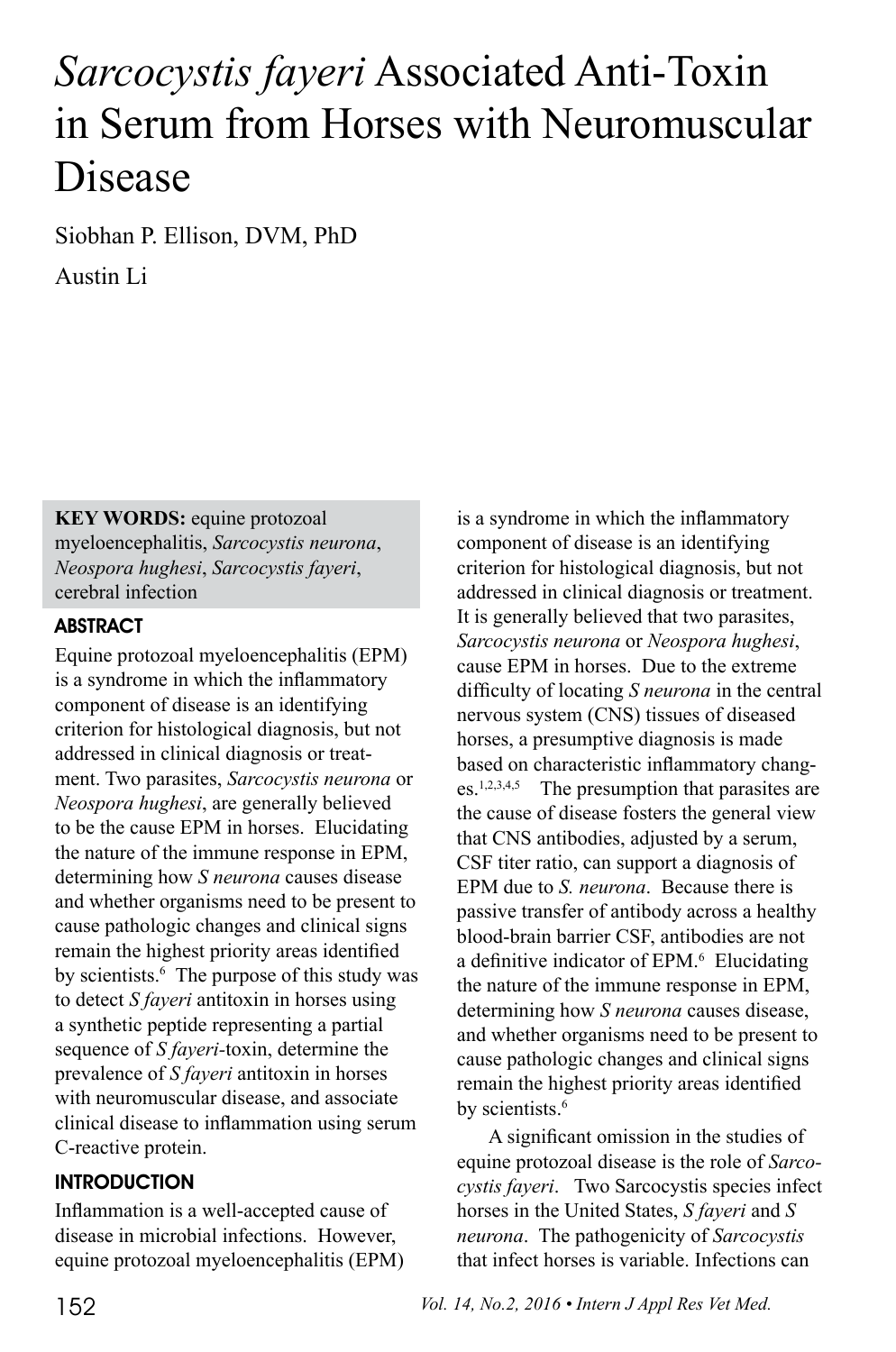*Table 1. Seroprevalence of partial peptide S. fayeri toxin (SFt) and S. neurona antibodies in horse serum. Sarocystis sp represents horses with both S. neurona and SFt antibodies.*

| A. Multiple species infections indicated by Sarcocystis sp that was SFt and S. neurona |                               |                              |  |
|----------------------------------------------------------------------------------------|-------------------------------|------------------------------|--|
|                                                                                        | Clinically normal $(\%)$      | Neuromuscular disease $(\%)$ |  |
| Sarcocystis sp. $+(n=94)$                                                              | 32(87%)                       | 62 (74%)                     |  |
| $Sarcocystis$ sp. $-$                                                                  | $5(13.5\%)$                   | 22 (26%)                     |  |
| B. Sarcocystis fayeri seropositive indicated by SFt seropositive ELISA                 |                               |                              |  |
| SFt $+/S$ . neurona- $(n=21)$                                                          |                               | $\frac{13(37%)}{ }$          |  |
| $SFt - /S$ . neurona-                                                                  | $\frac{8(61.5\%)}{5(37.5\%)}$ | 22(63%)                      |  |
| C. Sarcocystis neurona seropositive indicated by rSAG 1, 5, 6 seropositive ELISA       |                               |                              |  |
| S. neurona $+\sqrt{SF}t-(n=28)$                                                        | $8(61.5\%)$                   | 20 (48%)<br>$\equiv$         |  |
| $S.$ neurona $-\sqrt{S}Ft-$                                                            | 5 $(37.5\%)$                  | 22 (52%)                     |  |

be mild to severe.7 *Sarcocystis fayeri* sarcocysts are found in skeletal muscle of clinically ill horses that show myositis, weight loss, abnormal gait, and weakness.<sup>8</sup>

Sarcocysts are also incidental findings in clinically normal horses. Therefore, *S fayeri*  sarcocystosis is considered sub-clinical. In one study, horses with neuromuscular disease had a higher number of sarcocysts than control horses, leading the authors to speculate the assumption that *S fayeri* is an incidental finding may not be accurate for all cases.7

A common feature of sarcocystosis in intermediate hosts is cerebral infection.<sup>9</sup> Inflammation is often associated with degenerating host cells and not schizonts.10,11 Toxins are also associated with asexual stages of Sarcocystis in intermediate hosts.<sup>12,13,14,15</sup> Not surprisingly, toxins are associated with *S fayeri* sarcocysts.12,14 *Sarcocystis fayeri* toxins are available to the immune system of the intermediate host during schizogony or during cyst degeneration. Because toxins are associated with the asexual stages of the protozoa it is anticipated that *S fayeri*  infected horses may develop circulating antitoxin.

A Sarcocystis toxin that induces neuromyopathy in horses may explain the discord between seroprevalence and *S neurona* EPM in horses. Some sarcocystis toxins are neurotoxic and can cause dose-dependent

enterotoxicity in rabbits using an ileal loop test.12,14 Serologic tests may not discriminate species of protozoa that infect horses.

Collective data from studies comparing SnSAG2, 4/3 ELISA, and IFAT (genus specific tests) indicate that serum titers do not provide an accurate diagnosis of EPM.1 The discussions concerning serodiagnosis of *S neurona* infections are not based on species-specific serotyping. For example, IFAT relies on genus specific antigens that may detect *S faveri* antibodies.<sup>16,17</sup> Test positive animal disease is attributed to *S neurona* infections because it is believed *S fayeri*  rarely causes neuromuscular disease. It is generally believed that *S fayeri* antibodies are not present in CSF. However, at least one horse with presumptive EPM was *S fayeri*  CSF positive (data not shown).

Failing to distinguish infections by species will overestimate *S neurona* sarcocystosis in a population. A recently described *S fayeri* toxin is a candidate antigen that may allow serotyping and relate both parasites to neuromuscular disease. The purpose of this study was to detect *S fayeri* antitoxin in horses using a synthetic peptide representing a partial sequence of *S fayeri*-toxin, determine the prevalence of *S fayeri* antitoxin in horses with neuromuscular disease, and associate clinical disease to inflammation using serum C-reactive protein.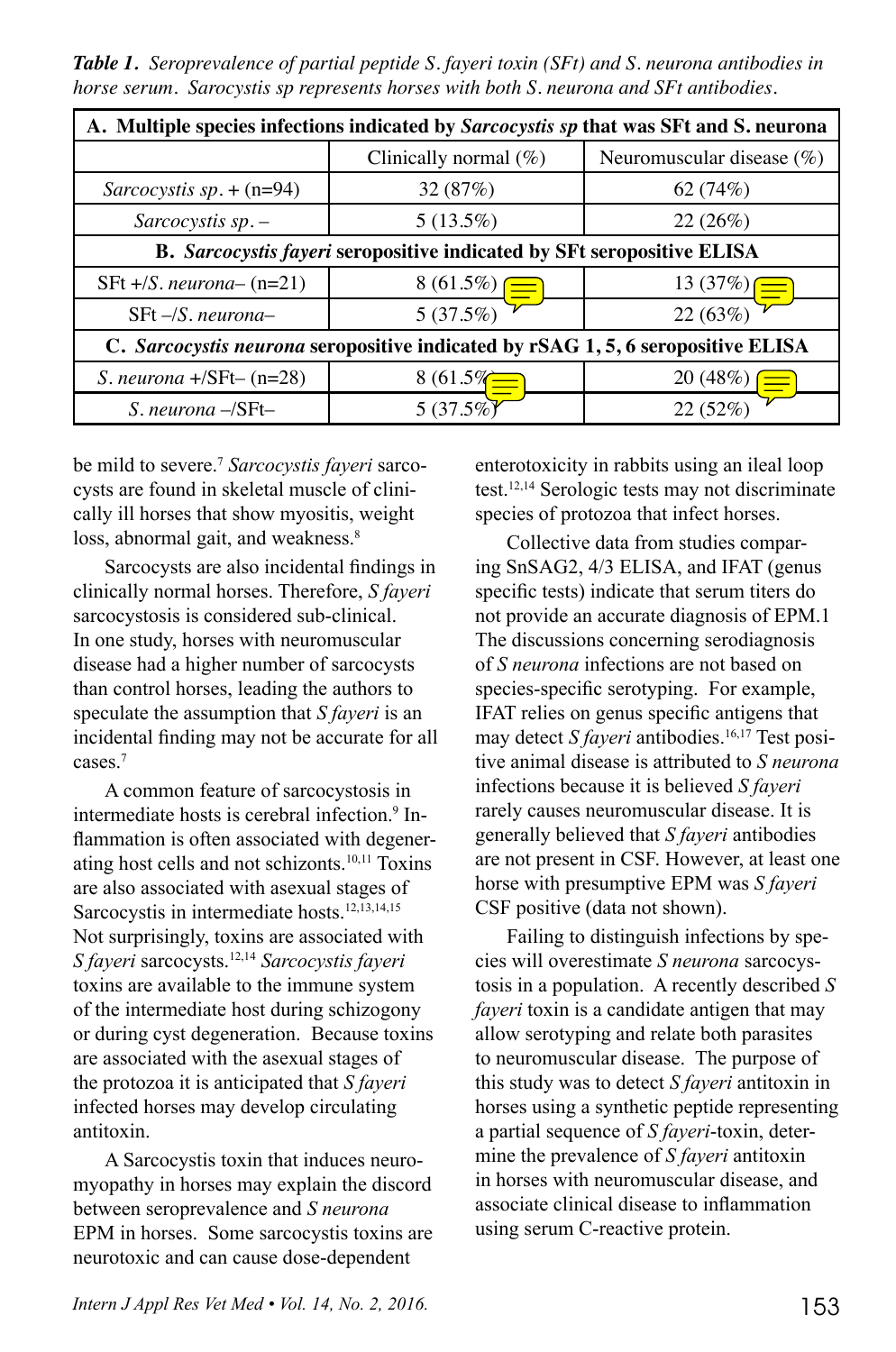| A. All Horses $(N=121)$               |                                 |                                     |  |
|---------------------------------------|---------------------------------|-------------------------------------|--|
|                                       |                                 |                                     |  |
|                                       | Clinically normal $(\%)$ (N=37) | Neuromuscular disease $(\%)$ (N=84) |  |
| $CRP < 17$ (n=42)                     | 19/37 (51.4%)                   | 23/84 (27.4%)                       |  |
| $CRP > 16 (n=79)$                     | 18/37 (48.6%)                   | 61/84 (72.6%)                       |  |
| <b>B.</b> Sarcocystis Positive (N=94) |                                 |                                     |  |
|                                       | Clinically normal $(\%)$ (N=32) | Neuromuscular disease $(\%)(N=62)$  |  |
| $CRP < 17$ (n=34)                     | $16/32(50\%)$                   | 18/62(29%)                          |  |
| $CRP > 16$ (n=60)                     | 16/32 (50%)                     | 44/62 (71%)                         |  |
| C. S. fayeri positive $(N=21)$        |                                 |                                     |  |
|                                       | Clinically normal $(\%)$ (N=8)  | Neuromuscular disease $(\%)(N=13)$  |  |
| $CRP < 17(n=4)$                       | $1/8$ (12.5%)                   | $3/13(23.1\%)$                      |  |
| $CRP > 16(n=17)$                      | $7/8$ (87.5%)                   | 10/13 (76.9%)                       |  |
| D. S. neurona Positive (N=28)         |                                 |                                     |  |
|                                       | Clinically normal $(\%)(N=8)$   | Neuromuscular disease $(\%)(N=20)$  |  |
| $CRP < 17(n=10)$                      | $3/8$ (37.5%)                   | 7/20(35%)                           |  |
| $CRP > 16(n=18)$                      | $5/8$ (62.5%)                   | 13/20(65%)                          |  |

*Table 2. Horses with and without clinical signs were evaluated for serum C-reactive protein concentration.* 

# MATERIALS AND METHODS

### *S fayeri* **ELISA**

A peptide representing the partial internal sequence of *S fayeri* toxin (RLDGVAALA-LEAHDLSDFET), SFt, was synthesized (United BioSystems).12 Microtiter plates were coated with the synthetic peptide as antigen and used for indirect ELISA as previously described.18 Antibodies against recombinant SAG 1, SAG 5, or SAG 6 did not bind the SFt (data not shown).

#### **Clinical Samples**

Serum samples were obtained from horses by licensed veterinarians that completed a neurological examination on each animal. Diseased horses had signs compatible with neuromuscular disease such as weakness, ataxia, or muscle atrophy. Serum was tested for antibodies (*S neurona* SAG 1, 5, 6, SFt) by ELISA and C-reactive protein concentration by ELISA (Genway, CA) as previously described.19

Serum C-reactive protein was determined in 248 normal, untreated horses. The median CRP was 17 µg/ml (data not shown). Reported values for infectious inflammatory disease in horses is 16 µg/ml (enteritis) and 19  $\mu$ g/ml (pneumonia).<sup>20</sup> The cut off for a normal value was selected as 16 µg/ml in this study (Fig.1). The range was  $0 \mu g/ml$  to 99 µg/ml. The relationship between neuromuscular disease and CRP was analyzed for significance using the Fisher's Exact Test.

## RESULTS

A survey of 42 clinically normal horses indicated that 24% were seropositive when tested for reaction to SFt (data not shown). The seroprevalence of Sarcocystis due to SFt and *S neurona* in clinically normal horses or horses with neuromuscular disease was compared (Table 1). Some clinically normal horses (87%) had antibodies to both Sarcocystis sp. Multiple infections in normal and diseased horses, indicated by Sarcocystis sp seropositive (normal, 87% and diseased, 74%), were more common than single species infections SFt (normal, 61.5% and diseased, 37%) or *S neurona* seropositive (normal, 61.5% and diseased, 48%). In animals with single Sarcocystis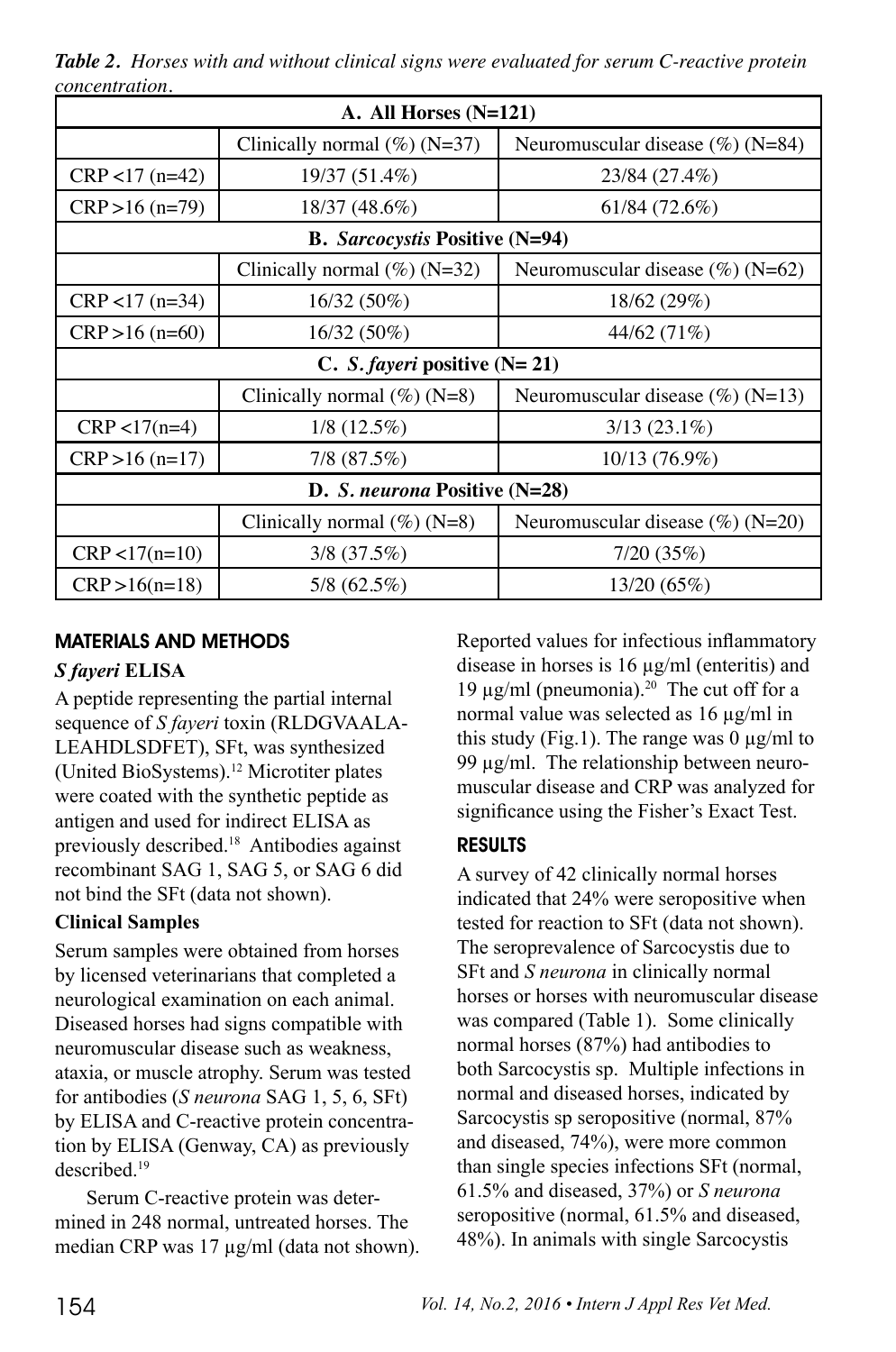*Figure 1. Serum C-reactive protein was determined in horses without (A) and with (B) neuromuscular disease. A cut-off for normal, CRP <16 µg/ml, was selected.*



*A. Normal horses were equally likely to have a CRP concentration <17 µg/ml (normal) or >16 µg/ml (elevated).*

infections (SFt n=21, S. neurona n=28), the presence of *S neurona* antibody (48%) was more often associated with neuromuscular disease in horses than horses seropositive for SFt (37%).

Acute phase C-reactive protein was evaluated in normal horses and those with neuromuscular disease, Figure 1 and Table 2. A cut-off for normal serum CRP concentration was less than 16 µg/ml for this study. An elevated CRP (72.6%) was detected in the majority of horses with clinical signs of neuromuscular disease, Table 2, section A. Significantly more horses with neuromuscular disesase had an elevated CRP when compared to normal horses  $(P = 0.0135)$ using Fisher's exact test, Table 2, section A. Seropositive horses, irrespective of clinical status or serotype, were likely to have an elevated CRP, section B, C, and D. Due to population sampling a difference in inflammation indicated by CRP concentration serotype was not made.

#### **DISCUSSION**

The incidence of *S fayeri* toxin antibodies in the population of normal horses in this study (23.8%) is similar to estimates of the prevalence of *S fayeri* infection in horses in the United States.<sup>9</sup> A peptide representing a



*B. Horses seropositive for Sarcocystis, irrespective of disease status, were likely to have an elevated CRP (>µg/ml).*

partial protein associated with *S fayeri* sarcocysts (SFt) was used to detect the presence of serum antibodies against S fayeri-cyst toxin in horses. Single infections detected by SFt reactive antibodies or *S neurona* rSAG's was possible because serum positive for rSAG 1, 5, or 6 was not cross-reactive with SFt (data not shown).

Sarcocystis sp antibodies were found in diseased horses. However, *S neurona* seropositive sera (Table 1, section C) was more often associated with neuromuscular disease in horses than horses seropositive for SFt (Table 1, section B). This study showed that horses seropositive for both SFt and *S. neurona, Sarcocystis* sp., were more prevalent than single infections (Table 1). Horses with antibodies to both species of Sarcocystis were significantly more likely to show neuromuscular disease than those with single infections.

Serum C-reactive protein was detected in horses with and without neuromuscular disease, indicating the presence of inflammation in these animals. Significantly more horses with neuromuscular disease, defined by clinical signs (muscle atrophy or ataxia, and weakness), had an elevated CRP when compared to normal horses  $(P = 0.0135)$ using Fisher's exact test. The presence of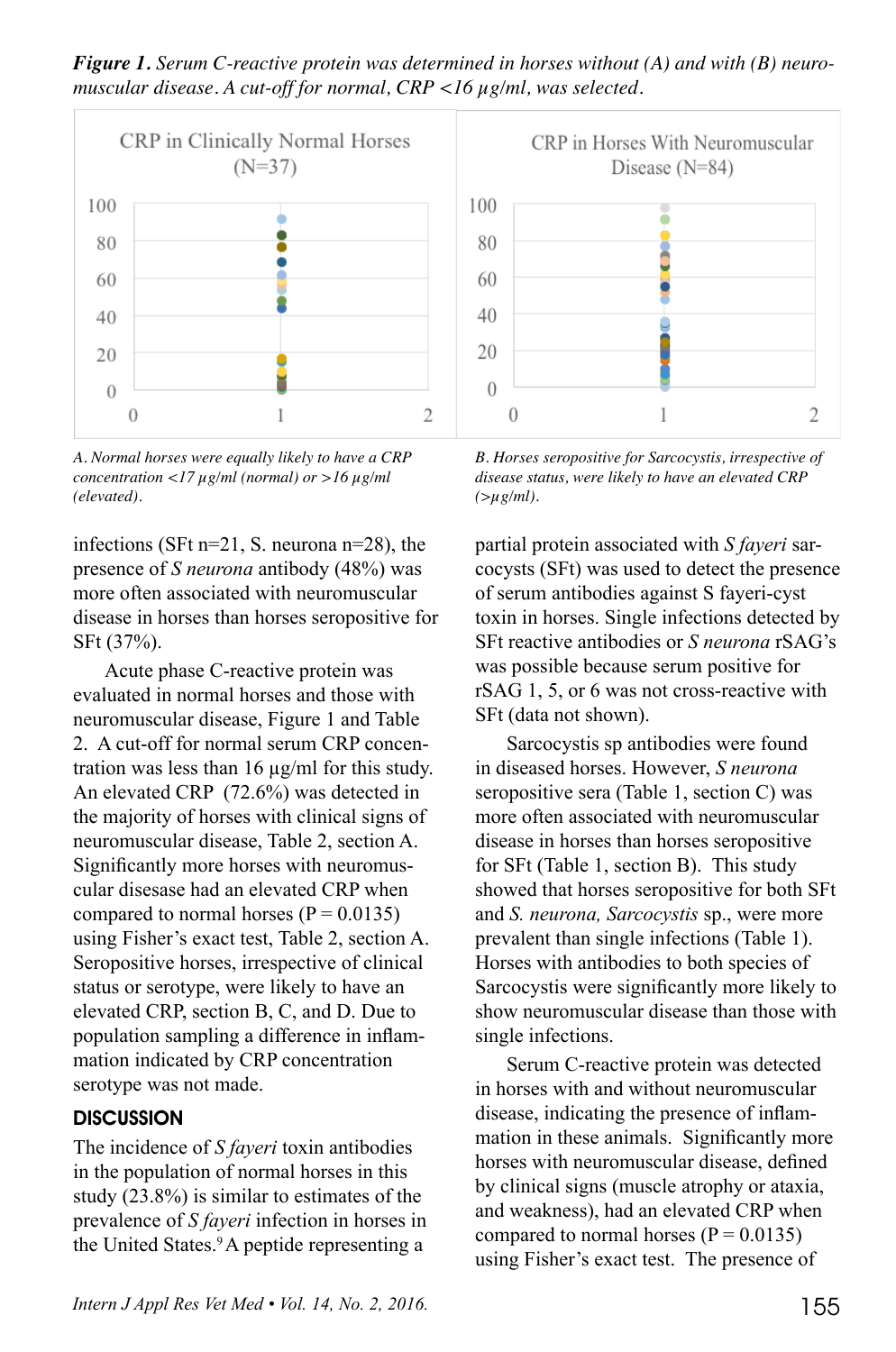neuromuscular disease in some SFt seropositive horses may associate neuromuscular disease with *S fayeri* toxin antibodies.

C-reactive protein is not pathognomonic for disease. Cytokines stimulate CRP as an innate immune response to infections. An elevated CRP concentration in clinically normal, S fayeri-infected horses may indicate sub-clinical disease, as it does in other protozoal infections.21 Clinically normal horses can harbor *S fayeri* sarcocysts in muscles.7 It was determined that a dose dependent toxicity was associated with S fayeri-cyst protein in a rabbit model.12 The rabbit ilial loop test was dose dependent, perhaps low levels of *S fayeri* toxin released from degenerating cysts in horses could be responsible for elevating serum CRP concentrations without initiating clinical disease. If innate immune responses that stimulate CRP are a result of *S fayeri* toxin, CRP may be a more sensitive measure of inflammation than clinical exam in seropositive horses.

Serum C-reactive protein may be a biomarker for inflammation in horses, horses seropositive for T gondii had higher levels of CRP than control horses.<sup>21</sup> Polyneuritis equi is a neuro-degenerative condition that was associated with circulating anti-myelin protein in horses.22 C-reactive protein concentration has been suggested as a biomarker that is useful in evaluating horses with equine polyneuritis. 18,19 Serum CRP concentrations may be useful in clinical evaluation of Sarcocystis infections in horses with neuromuscular disease.18,19 In this study, a cutoff of 16 µg/ml was used to determine a normal CRP value to analyze the data. This cutoff value, based on previous studies in horses, showed that most normal horses were negative and most horses with clinical disease were positive in this population. 20, 23

*Sarcocystis fayeri* infections in horses are usually considered benign, however there is some evidence associating infection and neuromuscular disease.7,8,9 Infections in horses proceed after sporocysts are ingested. The sporozoites undergo division and ultimately the asexual daughter cells (schizonts) enter the blood stream from the intestine. There is rapid clearance of the parasitemia and schizonts spread hematogenously to the viscera.24 Schizonts are found in the intestine, liver/lung, and kidney for both equineinfecting Sarcocystis.17,24 The terminally committed *S fayeri* schizont enters muscles where it encysts. Sarcocysts mature and degenerate with time in other species and most likely the process is similar in horses.<sup>10,25,26</sup> Cyst derived protozoa enter neighboring cells where they form new sarcocysts.26

Indirect fluorescent antibody tests (IFAT) detect schizonts in forming cysts in intermediate hosts. Because second-generation schizonts and developing cysts exhibit genus-specific antigens *S. neurona* and *S fayeri* are not distinguished by IFAT.<sup>16</sup> Serodetection of *S fayeri* toxin by ELISA may be more useful to detect *S fayeri* infections if species specific differences in Sarcocystis toxins are present.

Sarcocystine is a parasite toxin that was first associated with muscle cysts in 1897.<sup>27</sup> Clinical signs of neurotoxicity are demonstrated in rabbit models and include increased respiration, depression, and paralysis with eventual death.<sup>12</sup> Sarcocystine has been associated with Sarcocystis in humans, cattle, sheep, and other animals.<sup>15,27,28,29</sup> Most recently, *S fayeri* was associated with food poisoning in people.12 Extensive characterization of the *S fayeri* enterotoxin revealed the partial amino acid sequence that was used in this study. We propose that *S fayeri*  toxin may be associated with weakness and muscle wasting in horses, and clinically affected horses may be identified by circulating *S fayeri* toxin antibodies that bind a partial peptide of *S fayeri* toxin. *Sarcocystis fayeri* sarcocysts may induce a pro-inflammatory response in horses. Detecting inflammation by serum CRP levels may be clinically useful because an elevated CRP was noted in diseased horses in this study, Table 2, section C and D. Clinically normal animals with antibodies against *S fayeri*  toxin and an elevated CRP may indicate subclinical disease.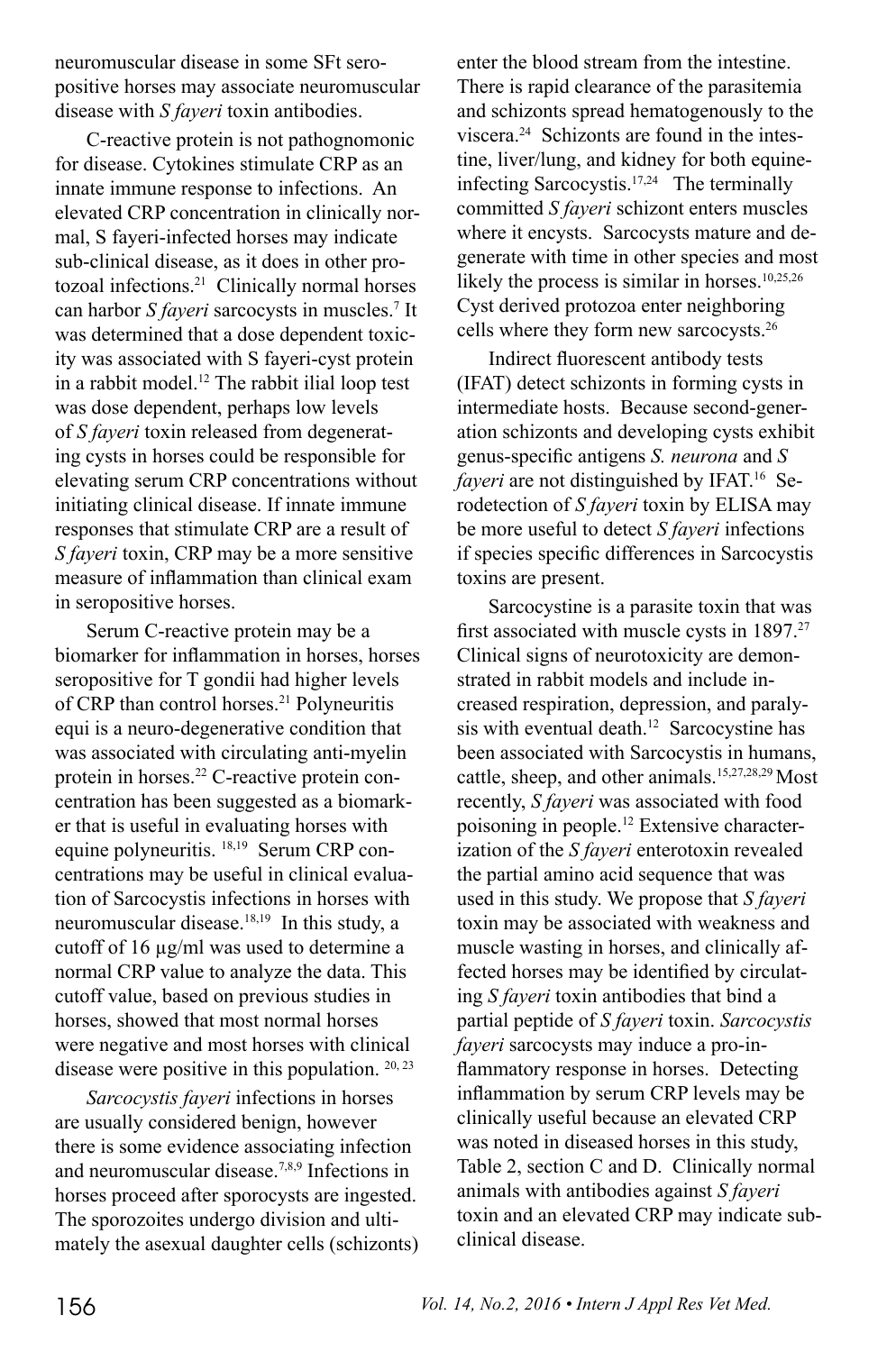Although it remains unidentified, *S neurona* schizonts may produce sarcocystine. It is also possible that toxins, not schizonts, are responsible for CNS inflammation, the hallmark of histologic lesions in horses with EPM. Generally, host cell degeneration induced by sarcocystosis in intermediate hosts is inflammatory, this could be true in *S neurona* infections as well.<sup>26</sup> The toxinassociated pathology in neural tissues is one possible explanation for the lack of protozoa found in CNS tissues of animals with Sarcocystis encephalitis, including horses with EPM. It is possible that *S fayeri* enters the CNS. However, these parasites would have been detected by histopathology in diseased horses. We found no genetic similarity between the sequence of *S fayeri* toxin and *S neurona* protein sequences by a database search of NCBI and cannot speculate as to species specificity of sarcocystine.

This study supports the insufficiency of genus-detecting serological tests for clinical diagnosis of EPM due to Sarcocystosis in horses.<sup>1</sup> Sarcocystis induce encephalitis (without in situ parasites) in intermediate hosts and, therefore, the use of CSF fluid with genus-detecting tests in the diagnosis of EPM may be misleading. Antibodies against SFt were detected in CSF in one ataxic horse (data not shown). Because sera from horses with and without neuromuscular disease were seropositive for SFt and *S neurona* in this study it is possible that some infections are subclinical. Subclinical infections in horses may be detected by serotype specific antibodies associated with elevated CRP concentrations. This study associates sarcocystosis with inflammation, and it is possible that inflammation is the cause of clinical signs. The serodiagnosis of EPM is difficult because horses are often infected with both species of Sarcocystis, however in this study disease was noted in horses with single infections due to S fayeri.

#### DECLARATION OF ETHICS

The authors have adhered to the Principles of Veterinary Medical Ethics of the AVMA.

## CONFLICTS OF INTEREST

Austin Li has no conflict of interest. Dr. Ellison is associated with Pathogenes and provides a consulting service for veterinarians with cases involving neurologic horses.

#### **REFERENCES**

- 1. Accurate Antemortem Diagnosis of Equine Protozoal Myeloencephalitis (EPM) Based on Detecting Intrathecal Antibodies against *Sarcocystis neurona* Using the SnSAG 2 and SnSAG 4/3 ELISAs. Reed SM, Howe DK, Morrow JK, Graves A, Yeargan MR, Johnson AL, MacKay RJ, Furr M, Saville WJA, Williams NM. 2013, *J Vet Intern Med*, pp. 1193-1200.
- 2. Utilization of stress in the development of an equine model for equine protozoal myeloencephalitis. Saville WJ, Stich RW, Reed SM, et. al. 2001, *Vet Parasitol*, pp. 211-222.
- 3. Experimental induction of equine protozoan myeloencephalitis (EPM) in the horse: effect of *sarcocystis neurona* sporocyst inoculation dose on the development of clinical neurologic disease. Sofaly CD, Reed SM, Gordon JC, Dubey JP, Oglesbee JM, Njoku C, Grover DL, Saville W. 2002, *J Parasitol,* pp. 1164-1170.
- 4. Utility of 2 Immunological tests for antemortem diagnosis of Equine Protozoal Myeloencephalitis (S. neurona infection) in naturally occuring cases. Johnson AJ, Burton AJ, Sweeney RW. 2010, *J Vet Intern Med*, pp. 1184-1189.
- 5. IFAT and Surface Antigen ELISA's for Antemortem Diagnosis of EPM. Johnson AJ, Morrow JK, Sweeney RW. 2013, *J Vet Intern Med*, pp. 596-599.
- 6. Equine Protozoal Myeloencephalitis: An updated consensus statement with a focus on parasites biology, diagnosis, treatment, and prevention. Reed SM, Furr M, Howe DK, Johnson AL, MacKay RJ, Morrow JK, Pusterla N, Witonsky S. 2016, *JVIM*, pp. 1-12.
- 7. *Sarcocystis fayeri* in skeletal muscle of horses with neuromuscular disease. Aleman M, Shapiro K, Siso S, Williams DC, Rejmanek D, Aguilar B, Conrad PA. 2015, *Neuromuscul Disord,* pp. 41-5.
- 8. Histological and ultrastructural appearance of severe *Sarcocystis fayeri* infection in a malnourished horse. Cawthorn RJ, Clark M, Hudson R, Friesen D. 1990, *J Vet Diagn Invest,* pp. 342-5.
- 9. Dubey JP, Calero-Bernal R, Rosenthal BM, Speer CA, Fayer R. Sarcocystosis of Animals and Humans. s.l. : CRC Press Taylor and Francis, 2016.
- 10. A novel Sarcocystis-associated encephalitis and myositis in racing pigeons. Olias P, Gruber AD, Heydorn AO, Kohls A, Mehlhorn H, Hafez HM, Lierz M. 2009, *Avian Pathol*, pp. 121-8.
- 11. Pathogenesis of Sarcocystis falcatula (Apicomplexa: Sarcocstidae) in the budgerigar (Melopsittacus undulatus) iii. Pathologic and quantitative parasitologic analysis of extrapulmonary disease. Smith J, Neill J, Box E. 1989, *J Parasitol*, pp. 270-287.
- 12. A Toxin Isolated from *Sarocystis fayeri* in Raw Horsemeat May Be Responsible for Food Poisoning. Kamata Yoichi, Saito Morihiro, Irikura Daisuke, Yahata Yuichiro, Ohnishi Takahiro,